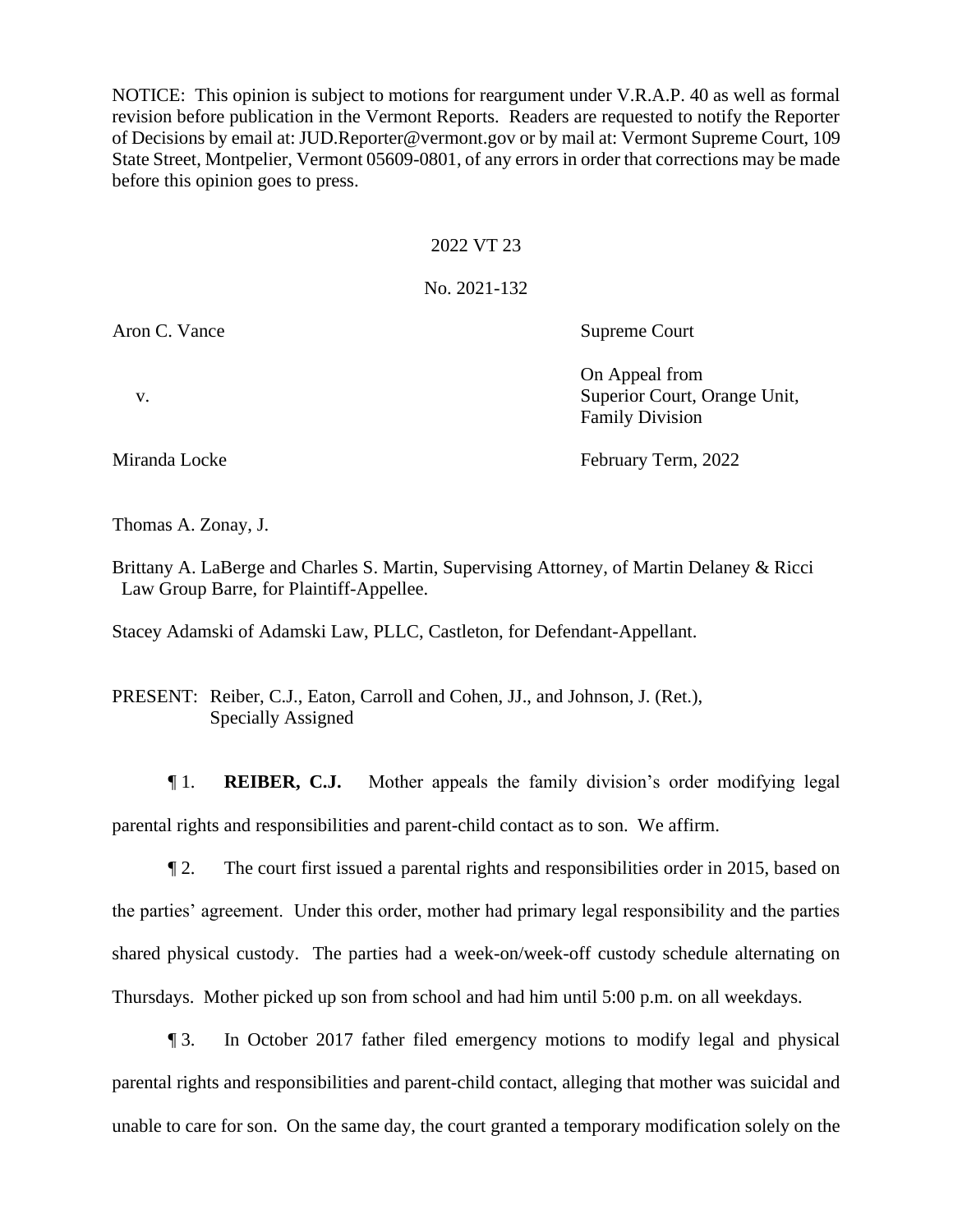basis of father's filings, awarding sole legal and physical parental rights and responsibilities to father pending a hearing to determine whether a longer-term modification would be appropriate. Mother filed a response to father's motions, seeking to end the emergency order and modify the original 2015 order to restrict father's parent-child contact. Following a hearing in January 2018 the court ordered the parties to return to the terms of the original 2015 parentage order, pending a final determination on the motions to modify.

¶ 4. Following a status conference in April 2018, the trial court issued an entry order addressing a number of issues. Although the record contains no indication that either party had proposed appointment of a guardian ad litem, the court concluded that appointment of a guardian ad litem for the child was appropriate. It reasoned as follows:

> Although the child is not expected to testify, a [guardian ad litem] may provide the parties and their counsel information to help obtain an outcome in the best interest of the child. Although the [guardian ad litem] would not testify (except in rare occasions allowed under the rule), he or she may at pretrial conferences orally suggest matters that will help the court formulate issues for the final hearing (V.R.F.P.  $7(f)(1)(B)$ ), or in appropriate circumstances move for appointment of counsel for the child.

The court, of its own accord, appointed an attorney for son in May 2018 and a guardian ad litem in June 2018. No written order or other explanation accompanied these appointments. Other than the April 2018 entry order, the record contains no information regarding the purpose or parameters of these roles. No one objected to either appointment.

¶ 5. Both son's attorney and guardian ad litem participated in subsequent pre-trial proceedings without objection. The court's entry orders from 2018 and 2019 reflect input from son's attorney and guardian ad litem on various pre-trial issues, including particularly the family forensic evaluation that the court ordered in June 2018. Both son's attorney and guardian ad litem opined on the need to order such an evaluation. The court charged son's attorney with obtaining records from the Department for Children and Families (DCF) related to prior child-protection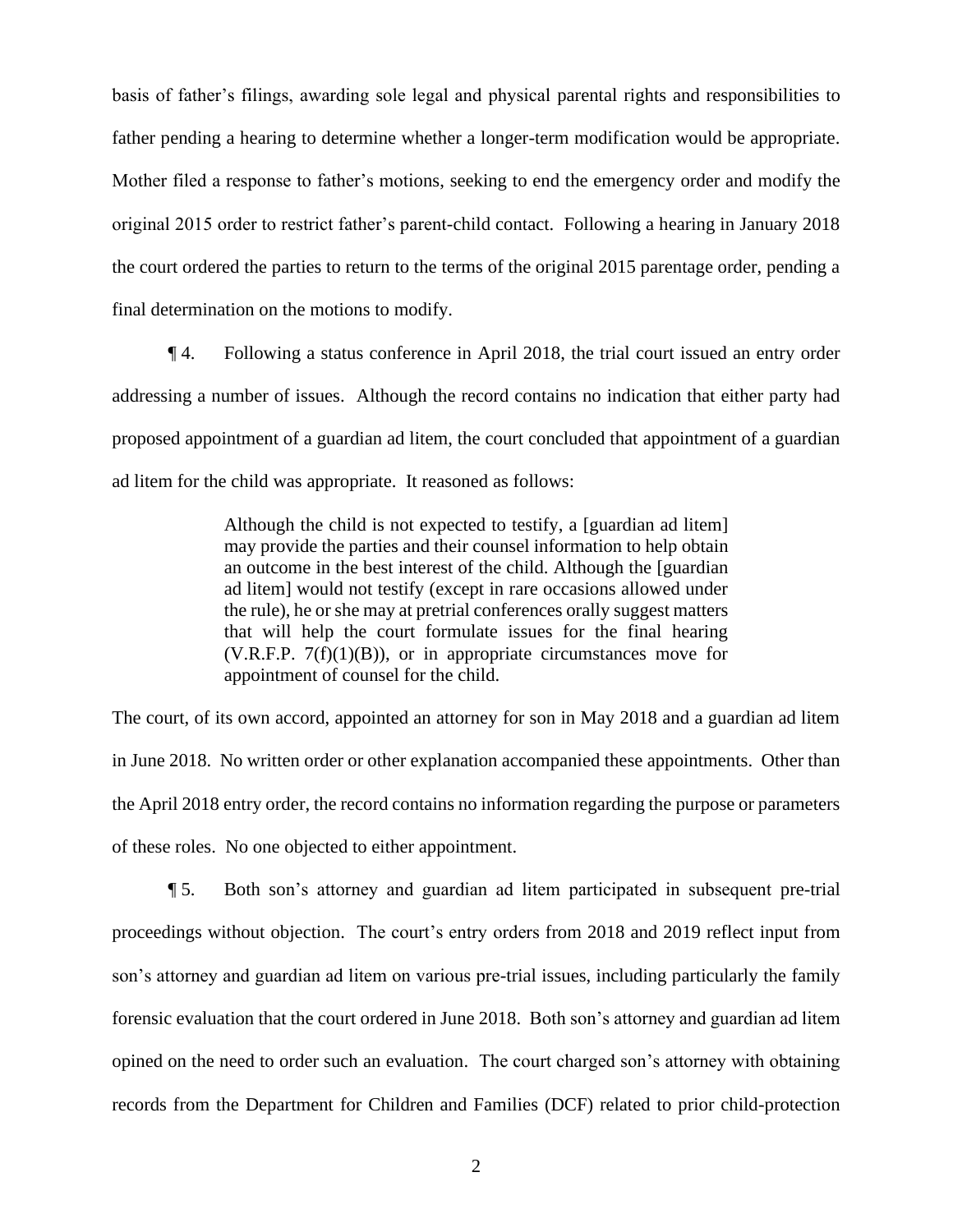matters involving son and mother's other two children and providing them to the forensic evaluator. In January 2020, when the evaluator could not complete her report because of a dispute with DCF regarding the appropriate level of redaction for case files, son's attorney moved the court to order DCF to produce unredacted records. The evaluator finally issued her report in February 2020.

¶ 6. The court held merits hearings in March 2020 and March 2021 on the competing motions to modify. During the hearing, neither guardian ad litem nor son testified, but both guardian ad litem and son's attorney were present. Mother's attorney objected to son's attorney making objections, as well as examining and cross-examining witnesses. Mother's attorney argued that son was not made a party to the case and that Family Rule 7 does not specifically allow a child's attorney to participate outside of juvenile cases. She contended further that Civil Rule 43 implies that only parties (or their attorneys) may question witnesses. Mother's attorney also suggested that son's attorney in this case was biased against mother because the same attorney represented son and her two other children in prior child in need of care or supervision (CHINS) proceedings. The court overruled mother's attorney's objection, reasoning that neither Family Rule 7 nor Civil Rule 43 expressly prohibited a child's attorney from participating actively in custody hearings. It determined that Civil Rules 1 and 81 and Evidence Rule 611 empowered the court to allow son's attorney to participate because no other rules prohibited such participation and doing so was appropriate and helpful to the court.

¶ 7. Son's attorney participated primarily by raising various objections and crossexamining witnesses called by the parties. Son's attorney did not call any witnesses, present oral or written argument, file motions during or after trial, or participate in any other meaningful way except to respond orally to queries from the presiding judge. During cross-examinations of mother and father, son's attorney adduced non-cumulative testimony bearing on the crux of father's

3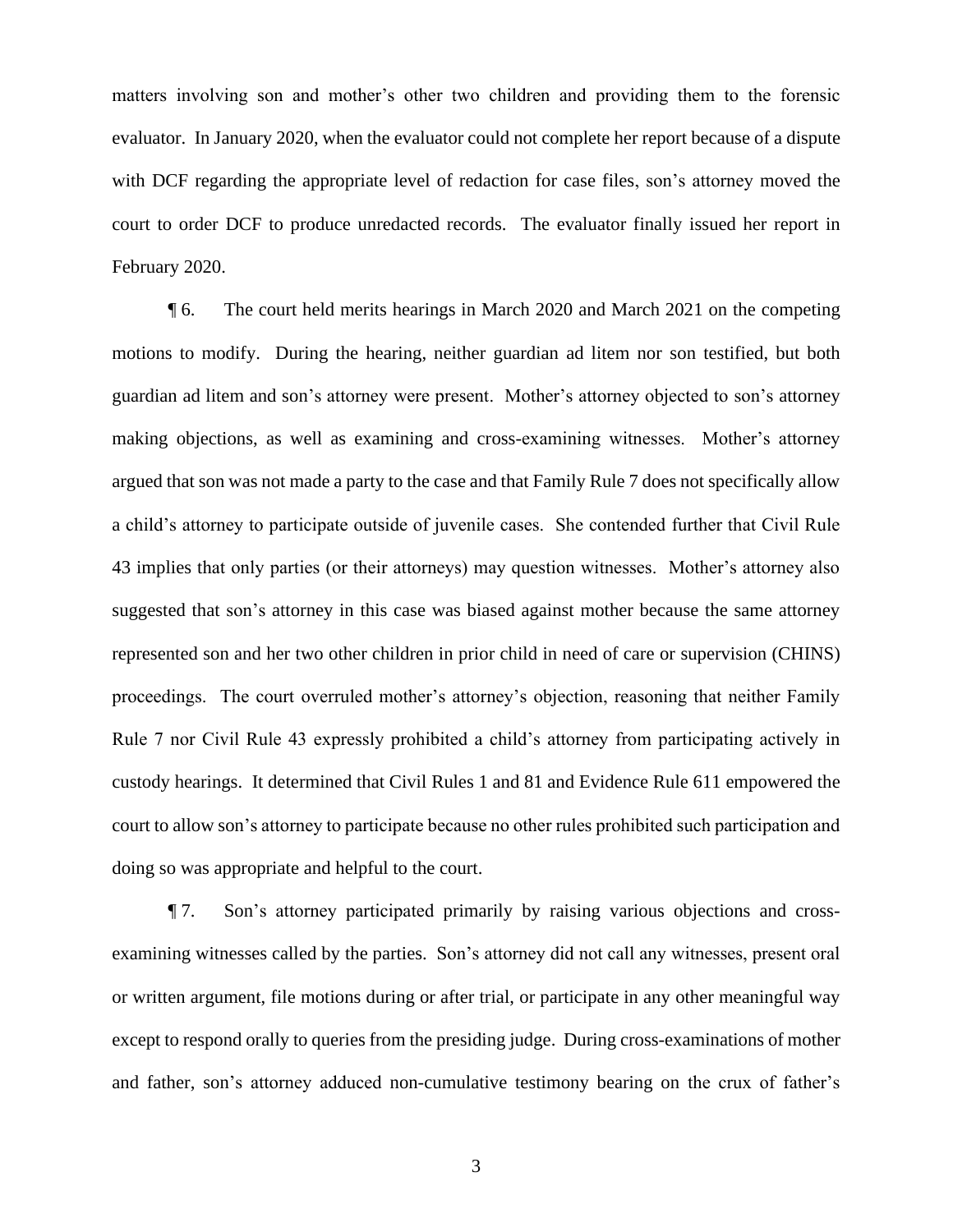allegations, namely, father's personal observations of mother's mental health issues, association with unsafe individuals, and substance use, and how these affected son.

¶ 8. The family division granted father's motions to modify in part. The court found that the events surrounding mother's suicide attempt constituted a real, substantial, and unanticipated change of circumstances. It also made findings on the statutory best-interests factors and concluded that they weighed in favor of modifying parent-child contact and parental rights and responsibilities. The court's order divided legal responsibility for son between the parties, awarding father responsibility for educational matters and mother responsibility for all other matters. Physical parental rights and responsibilities remained shared, but the court modified the parent-child contact schedule so that the parties alternated weeks on Fridays instead of Thursdays and mother would only care for son after school every other week.

¶ 9. On appeal, mother argues this order should be reversed because the court: (1) abused its discretion by dividing legal rights and responsibilities between the parties; (2) impermissibly relied on DCF history; (3) erred in allowing son's attorney to participate at the merits hearing; and (4) did not make sufficient findings relative to son's best interests.

¶ 10. When presented with a motion to modify legal or physical rights and responsibilities or parent-child contact, the family court must follow a two-step analysis:

> First, the moving party must show that there is a "real, substantial and unanticipated change of circumstances." 15 V.S.A. § 668(a). If the party meets that burden, the court may modify legal and/or physical rights and responsibilities or parent-child contact "if it is in the best interests of the child." 15 V.S.A. § 668(a). In determining the best interests of a child, the court considers the nine factors listed in 15 V.S.A. § 665(b).

Quinones v. Bouffard, 2017 VT 103, ¶ 11, 206 Vt. 66, 179 A.3d 173 (additional citations omitted).

¶ 11. The family division has broad discretion to determine whether changed circumstances exist and what parenting arrangement is in the child's best interests. Id. ¶ 10. So long as it applied the correct legal standards, we will uphold the court's factual findings unless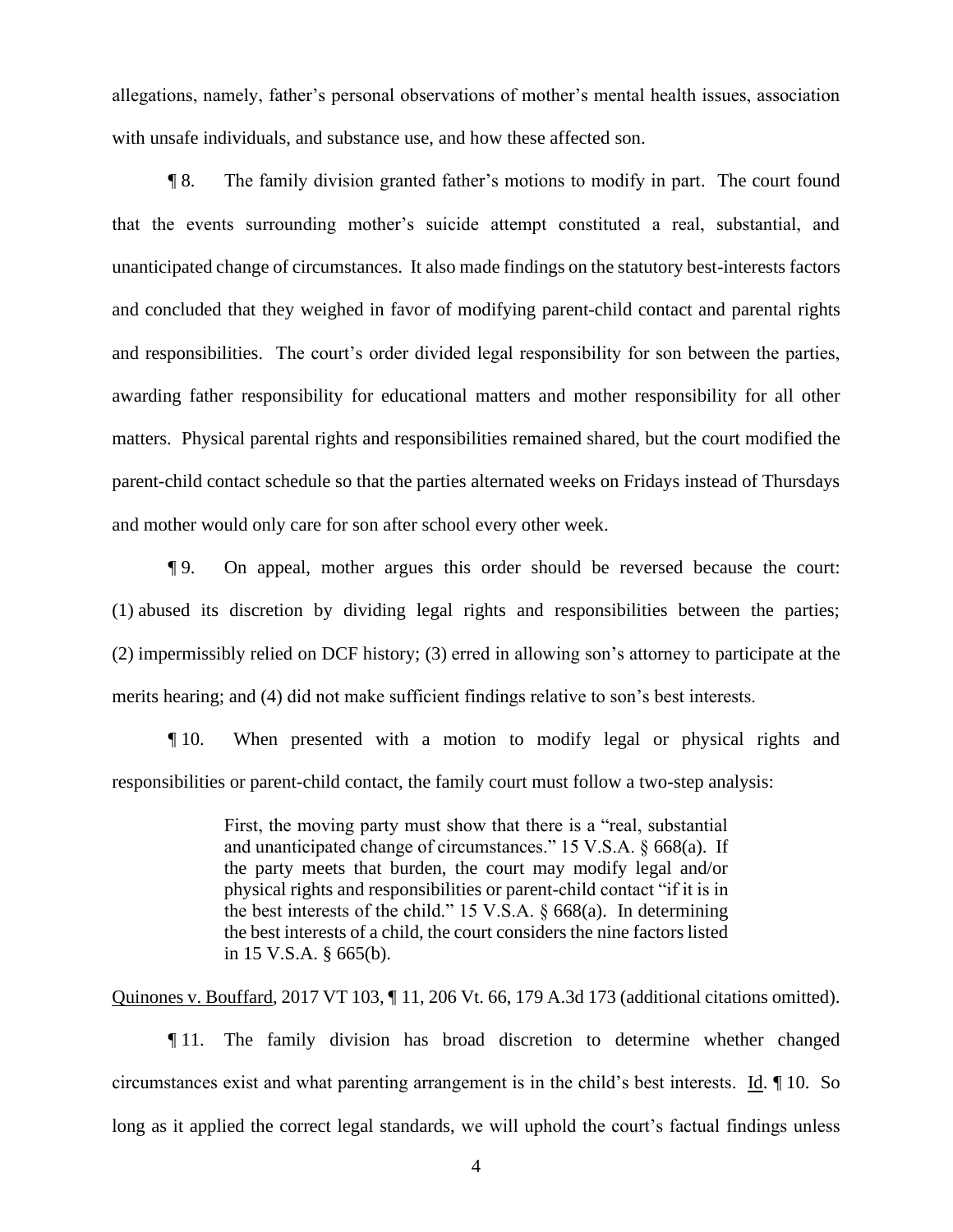they are clearly erroneous and will affirm its legal conclusions if supported by the findings. Sochin v. Sochin, 2005 VT 36, ¶ 4, 178 Vt. 535, 872 A.2d 373 (mem.).

¶ 12. Mother contends the trial court erred in awarding father responsibility for son's education. She asserts that father was untruthful during his testimony, that the court failed to account for father's history of harassing her and interfering in her parent-child contact, and that the evidence showed she was not deficient in her decision-making responsibility but father was. Because this Court does not reweigh the evidence or make findings of credibility de novo, Mullin v. Phelps, 162 Vt. 250, 261, 647 A.2d 714, 720 (1994), we reject mother's arguments regarding father's truthfulness and the weight of certain evidence.

¶ 13. Mother also argues that the court ran afoul of 15 V.S.A. § 665(a) by ordering parents into a shared decision-making arrangement without their agreement. Because son's mental-health conditions are such that his educational and medical needs are intertwined, mother contends that awarding educational responsibility to father and medical responsibility to mother will inevitably require joint decision-making. The statute provides that "[t]he court may order parental rights and responsibilities to be divided or shared between the parents on such terms and conditions as serve the best interests of the child." 15 V.S.A. § 665(a). It states further that "[w]hen the parents cannot agree to divide or share parental rights and responsibilities, the court shall award parental rights and responsibilities primarily or solely to one parent." Id. In interpreting this statute, we have held that it is not in a child's best interests to order parents to share one or more parental rights and responsibilities absent their mutual assent. Shea v. Metcalf, 167 Vt. 494, 499, 712 A.2d 887, 890 (1998). However, we have also held it is consistent with the Legislature's intent and within the trial court's discretion to split up and allocate legal rights and responsibilities between the parents if doing so would be in the child's best interests. See id. at 500, 712 A.2d at 891 (affirming family court's decision that "awarded each of the rights and responsibilities 'solely' to one parent" and noting that such an order "avoids the problems of joint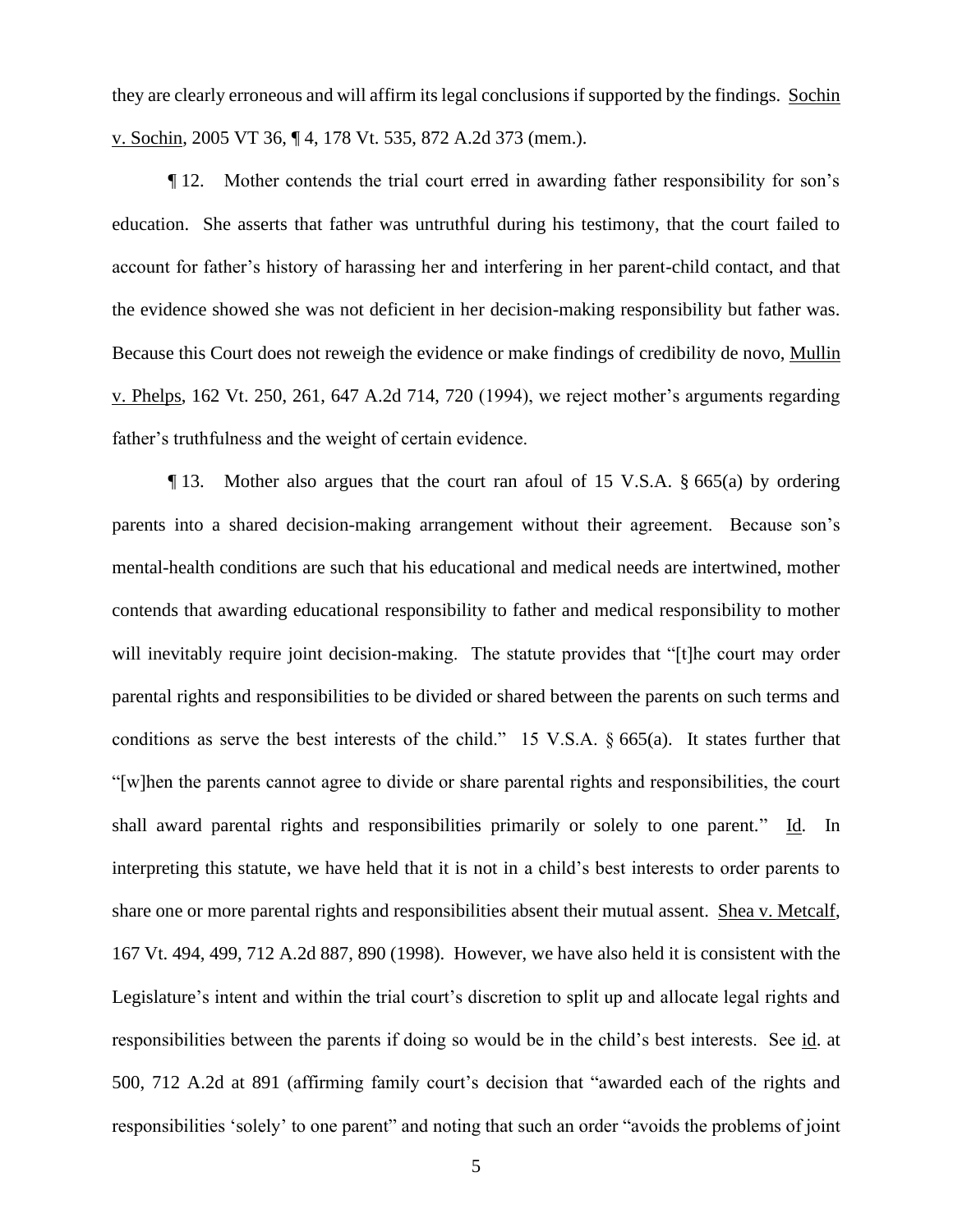decision-making while satisfying the Legislature's intent that children retain 'the opportunity for maximum continuing physical and emotional contact with both parents' " (quoting 15 V.S.A. § 650)). As in Shea, where the mother had argued that the practical logistics of divided legal rights and responsibilities would be "confusing and unworkable," mother's concerns here are logistical and hypothetical. Id. at 502, 712 A.2d at 892. "We will not judge the efficacy of a family court's order on circumstances that could potentially arise in the future." Id.

¶ 14. To the extent mother challenges the sufficiency of the evidence on this issue, the record supports the court's findings both that parents could adequately work together to allow for divided legal responsibilities and that father was better suited to have responsibility for education decisions. The family forensic evaluator concluded that although both parents were fit to parent son, a division of parental responsibility would best support son's educational and medical needs. The evaluator determined that father was engaged with son's educators at school and had demonstrated an ability to follow through on educational matters. Although the court noted mother's improvement with her mental health through engagement with appropriate services, the court found based on the evaluator's report and other relevant evidence that mother's history of safety concerns—including her 2017 suicide attempt, mental health issues, substance use, and relationships with people who pose a potential safety risk to son—may undermine her ability to provide the same consistent and stable environment for son as father does. Finally, though both parties acknowledged difficulty communicating with each other, father testified that he believed the parties' communication had improved since beginning counseling together in 2019. This evidence supports the trial court's decision to award father educational decision-making and mother other legal responsibilities.

¶ 15. Mother next argues that the court should not have relied on reports from DCF to evaluate the child's best interests. Mother contends that: not all DCF files were provided to the family forensic evaluator in a timely manner, no one from DCF testified at the hearing, and father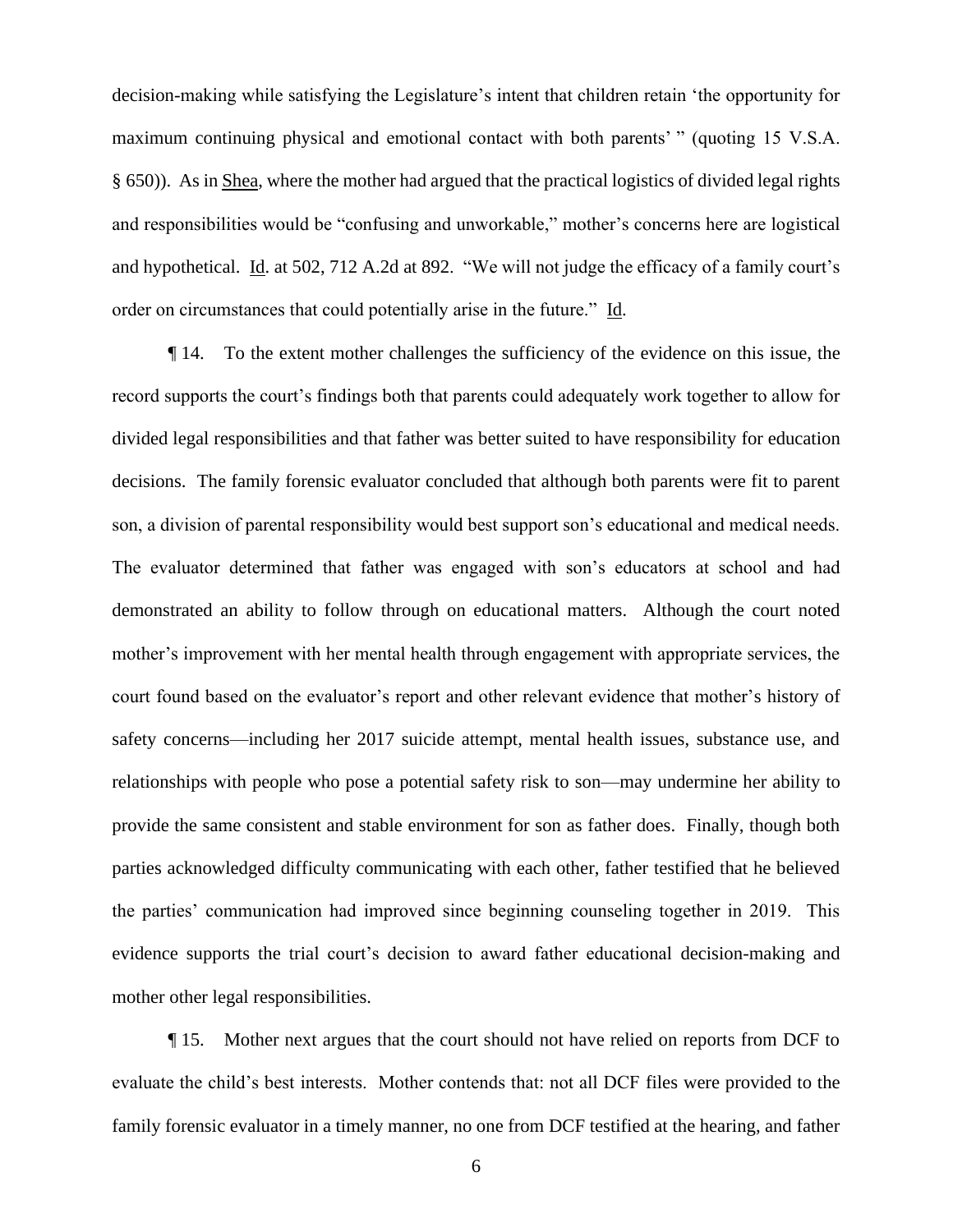was allegedly having a sexual relationship with a DCF investigator. She relies on cases establishing that DCF has different aims and applicable standards in its investigations than the family division has in parentage proceedings, and that DCF's substantiations may not necessarily be congruous with the family division's analysis on the same issues because of the different contexts in which they operate. See Chase v. Bowen, 2008 VT 12, ¶ 14, 183 Vt. 187, 945 A.2d 901 ("DCF's substantiation, and whatever investigative effort it represented, constituted no actual proof of any issue to be decided by the family court."); Siegel v. Misch, 2007 VT 116, ¶ 6, 182 Vt. 623, 939 A.2d 1023 (mem.) ("While it may seem incongruous to litigants, DCF and family courts may come to different conclusions as to whether abuse has taken place, even when the evidence confronting both bodies is overlapping, as it is in this case.").

¶ 16. We need not address the merits of mother's argument because we conclude that any error in crediting the reports was harmless, as the court did not rely on the information in the reports and the court's findings were supported by other evidence in the record. See In re A.F., 160 Vt. 175, 178-79, 624 A.2d 867, 869 (1993) (stating that erroneous finding does not require reversal where other evidence supports court's decision). The trial court's decision here has scant reference to the DCF reports and does not appear to rely in any significant way on their substance. Besides noting that the family forensic evaluator had reviewed available DCF files, the court's decision mentions DCF only once—in the context of parents' ability to communicate effectively with each other:

> From 2014 through the filing of the pending motion Mother and Father have had difficulty communicating. Father has also had safety concerns and made numerous reports to DCF about Mother and her care of [son]. These include concerns regarding drug and alcohol use, as well as her exposing [son] to people . . . who posed a safety risk to the child. Father believes that since beginning counseling with Mother in late 2019 their communication has improved. Mother does not agree with Father's view that her behaviors being a potential safety risk to [son]. The Court finds from the evidence that Father's concerns derive from his desire to protect his child and that there was a reasonable basis for the reports and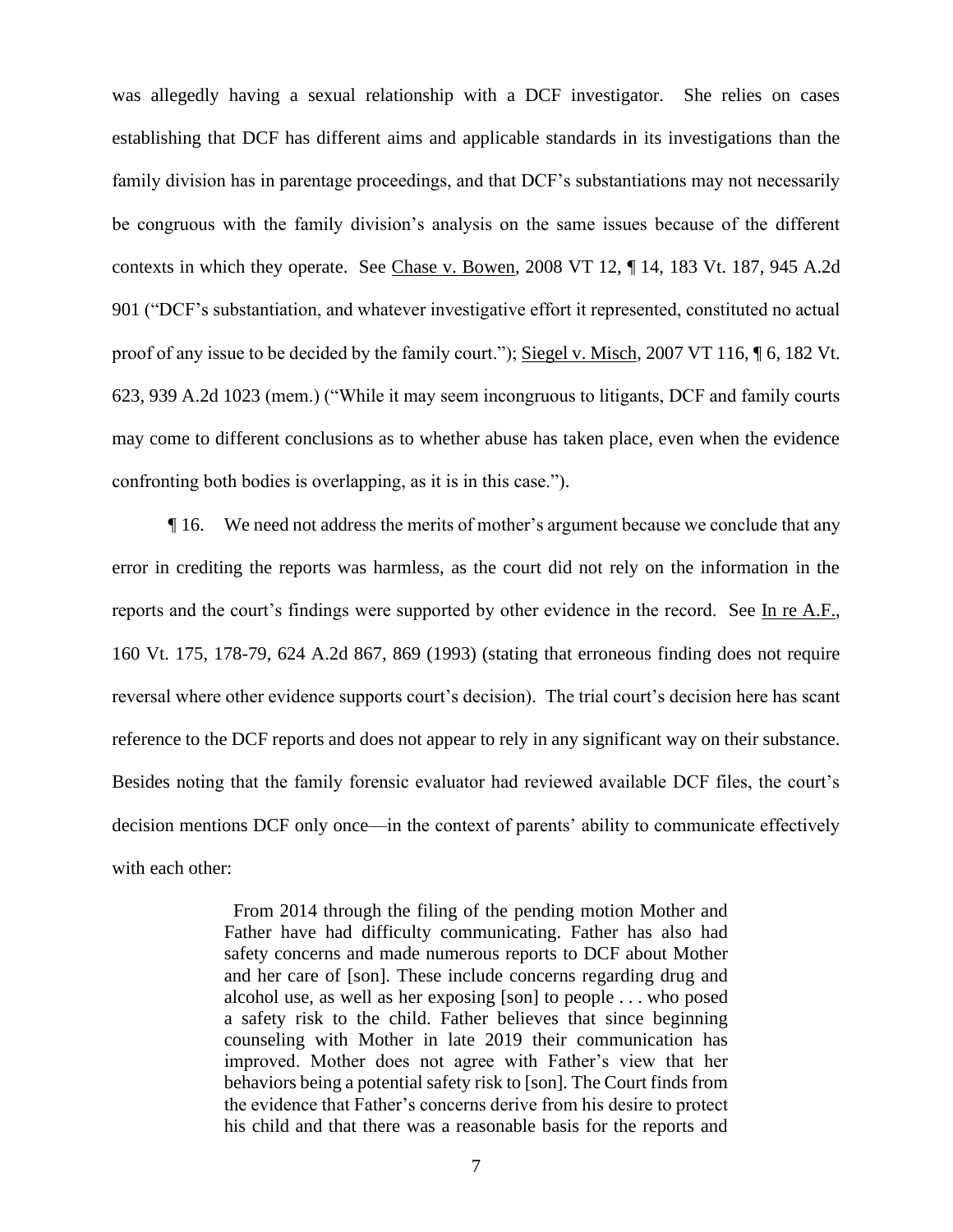concerns, some of which, the Court observes, were substantiated by DCF.

As this excerpt demonstrates, the court was focusing not on the substance of DCF investigations but rather on the fact that father had reported mother's behavior to DCF, the reasonableness of his reports, and how these circumstances affected parents' communication with each other.

¶ 17. To the extent the court relied directly on DCF's substantiations regarding these safety concerns, we need not analyze the propriety of this evidence because there was other evidence in the record to support the court's relevant findings on son's best interests. Chickanosky v. Chickanosky, 2011 VT 110, ¶ 14, 190 Vt. 435, 35 A.3d 132 ("[F]indings will stand if any reasonable and credible evidence supports them."). In particular, father testified to his personal observations of mother's substance use and relationships with unsafe individuals and his concerns about these behaviors as a safety risk for son. This evidence independently supported the court's findings regarding safety issues.

¶ 18. Mother also contends that the court erred in relying on the family forensic evaluator's report because the evaluator did not have all DCF records pertaining to the family. Mother asserts that if the evaluator had reviewed all DCF records, her conclusions may have been different. However, mother does not identify which records were allegedly missing or explain why she did not seek to have those records provided to the evaluator at some point before the report was complete. It is clear from the record that the evaluator did review numerous DCF records. But nothing in the applicable rules or statutes dictates precisely what information a forensic evaluator must or must not review. The evidentiary statute pertaining specifically to parentage proceedings states in relevant part that "[r]eports prepared by a person qualified as an expert under the Vermont Rules of Evidence, evaluating the best interests of the child, shall be admissible for the purposes of determining parental rights and responsibilities provided that the expert is available for cross-examination." 15 V.S.A. § 667(b). Mother does not contest the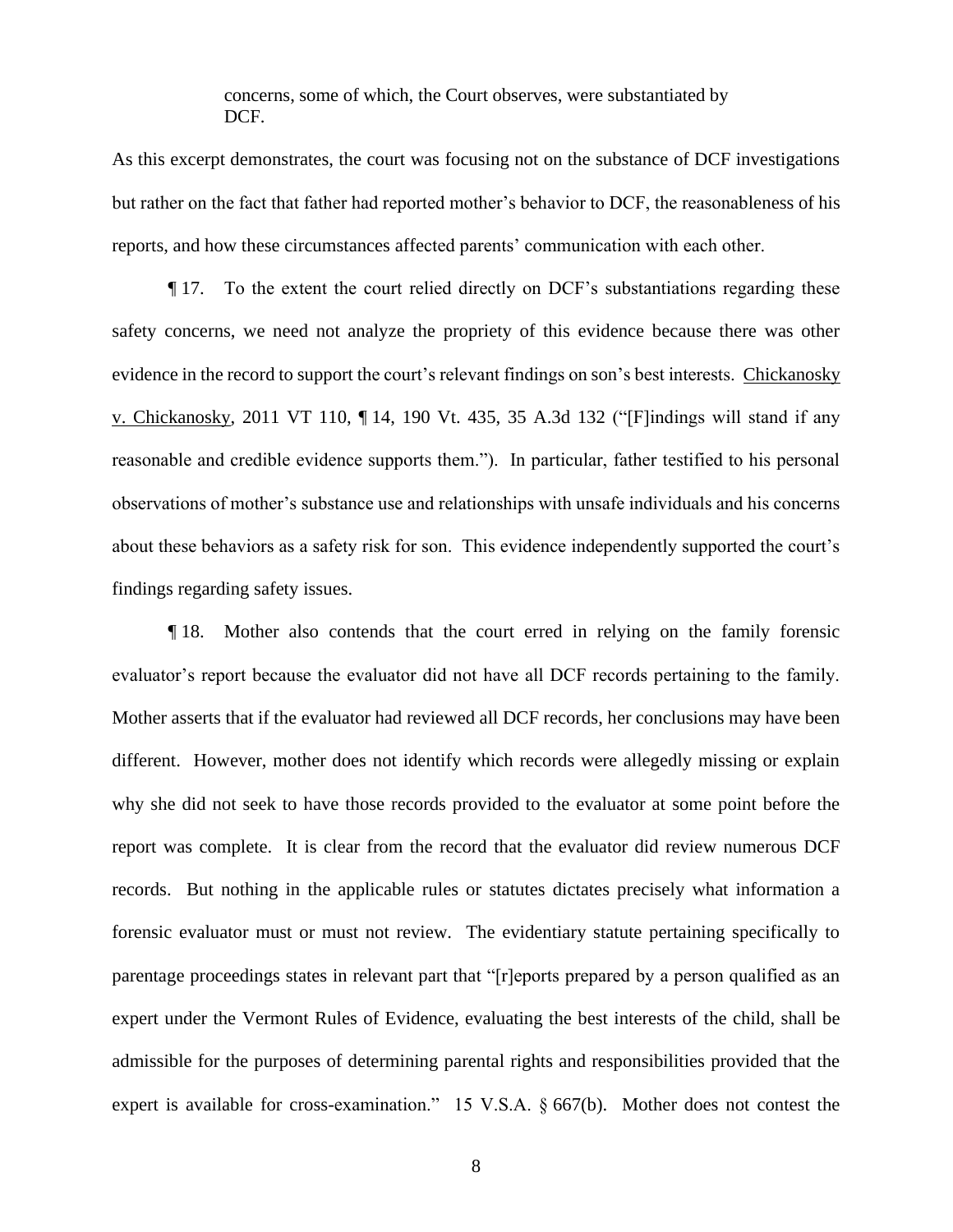evaluator's qualifications. To the extent mother thought that the evaluator's assessment was flawed, she had a full opportunity to challenge it at trial. Indeed, her attorney cross-examined the evaluator extensively at the merits hearing. Ultimately, it was up to the trial court to assess the weight and credibility to assign to the report.

¶ 19. Mother next argues the family division erroneously interpreted statutory and procedural provisions when it allowed son's attorney to participate in the hearing over her objections. We review evidentiary rulings for abuse of discretion. Clark v. Bellavance, 2016 VT 124, ¶ 22, 204 Vt. 111, 162 A.3d 679. "The interpretation of a statute is a question of law that we review de novo." State v. Therrien, 2011 VT 120, ¶ 9, 191 Vt. 24, 38 A.3d 1129. Likewise, we review the trial court's interpretation of a procedural rule de novo. Weitz v. Weitz, 2019 VT 35, ¶ 7, 210 Vt. 248, 213 A.3d 1102.

¶ 20. Mother contends that by allowing a nonparty to present evidence and objections, the court "broke away from the natural adversarial process" and therefore erred. She relies on our statement in Simpson v. Rood, 2003 VT 39, 175 Vt. 546, 830 A.2d 4, that "[w]e have placed our confidence in the adversary system, entrusting to it the primary responsibility for developing relevant facts on which a determination ... can be made." Id.  $\P$  12 (quoting United States v. Nobles, 422 U.S. 225, 230 (1975)). Both Simpson and Nobles addressed circumstances where one party's right to effective cross-examination was constrained: in Simpson the plaintiff's key witness was permitted to testify by telephone out of the jury's sight, 2003 VT 39, ¶ 13; in Nobles the criminal defendant was allegedly deprived of critical impeachment information in the hands of the prosecution, 422 U.S. at 230-31. These cases emphasized the importance of the adversarial process, in particular cross-examination, as a means to ensure the "full disclosure of all the facts." Nobles, 422 U.S. at 231; see also id. (noting importance of "full benefit of cross-examination" so that "truth-finding process may be enhanced"). To that end, both decisions acknowledged that the court is not limited to reliance on the parties to adduce evidence. Simpson, 2003 VT 39, ¶ 12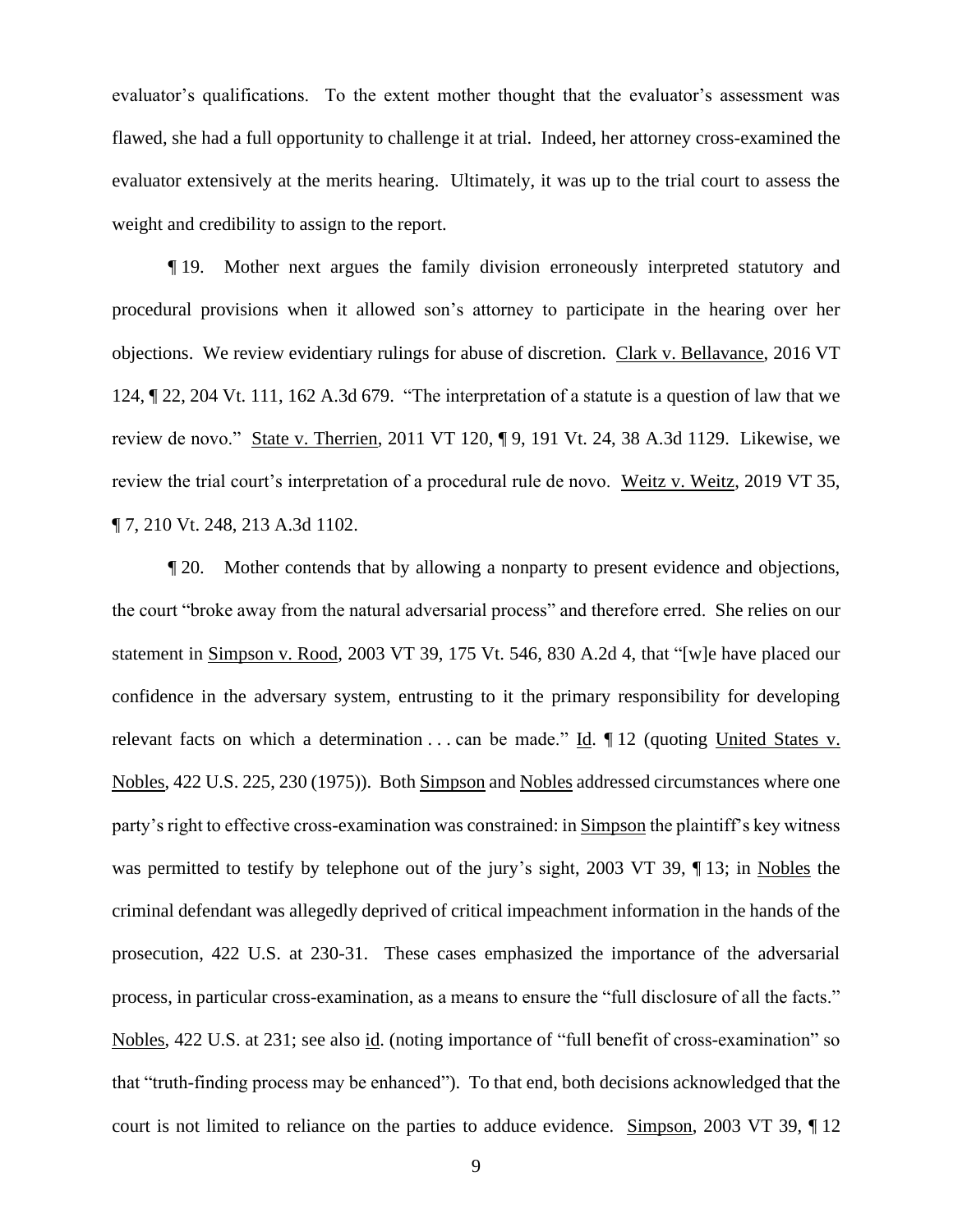("While the adversary system depends primarily on the parties for the presentation and exploration of relevant facts, the judiciary is not limited to the role of a referee or supervisor. Its compulsory processes stand available to require the presentation of evidence in court . . . ." (quoting Nobles, 422 U.S. at 230)). Mother does not contend that her right of cross-examination was curtailed in any way or that the court was deprived of any relevant information. Quite the opposite, she suggests that the court received too much evidence because son's attorney was allowed an equal opportunity as mother's and father's attorneys to question their witnesses. These cases thus do not support mother's argument but instead instruct that the adversarial process is a means, not an end. The end is the ascertainment of truth.

¶ 21. Although the prototypical court case involves two parties—each adverse to the other and each presenting competing evidence—custody matters present unique circumstances. On one hand, arguably no one has a greater interest in a custody matter than the child himself. Indeed, by legislative design "the paramount issue in the custody proceeding is not the mother's best interest, nor the father's, but the children's." Cloutier v. Blowers, 172 Vt. 450, 455, 783 A.2d 961, 965 (2001) (quotation omitted). On the other hand, only the parents—not the child—are automatically afforded party status by statute. See Ihinger v. Ihinger, 2003 VT 38, 17, 175 Vt. 520, 824 A.2d 601 (mem.) ("Although minor children are affected by the decisions courts must make concerning parental rights and responsibilities in the course of divorce proceedings, minor children are not normally parties to such proceedings."). The family court is vested with broad discretion to allocate parental rights and responsibilities and parent-child contact, based on the child's best interests. DeLeonardis v. Page, 2010 VT 52, ¶ 20, 188 Vt. 94, 998 A.2d 1072. The trial court must make factual findings as to the child's best interests with reference to nine statutory factors. 15 V.S.A. § 665(b). It must do so based on the evidentiary record before it. Rutanhira v. Rutanhira, 2011 VT 113, ¶ 12, 190 Vt. 449, 35 A.3d 143 ("[W]hen a trial court relies on information taken from outside of the proceeding, especially where it involves the central issue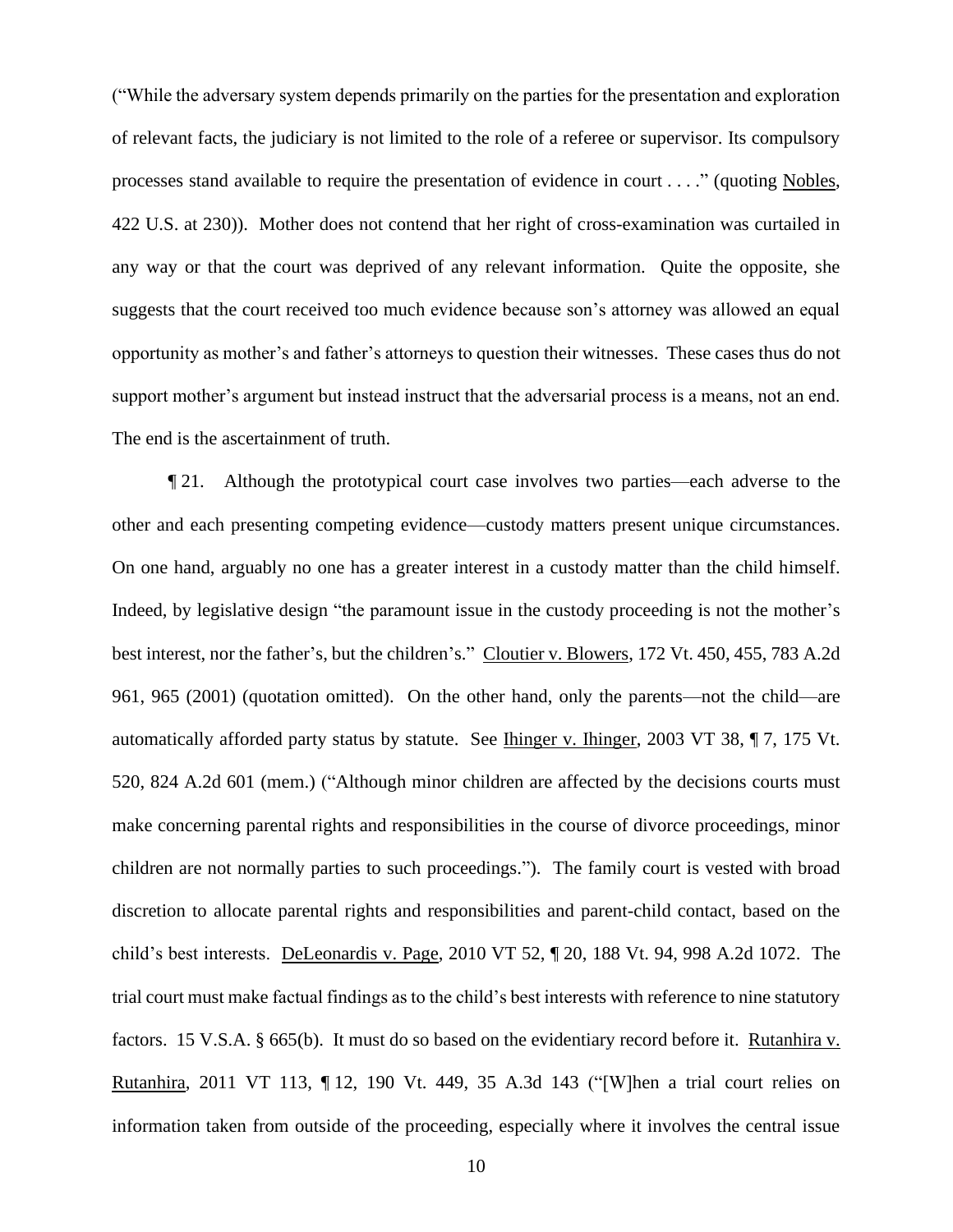before the court, it commits error."). Thus, with regard to these critical questions affecting the child's life, the child is at the mercy of the trial court, which must decide what parental arrangement is in the child's best interests based on evidence adduced primarily by the parents or their attorneys.

¶ 22. States across the country have wrestled with these issues and have taken a variety of approaches that break from the traditional adversarial arrangement in furtherance of the child's best interests. See generally L. Elrod, Child Custody Prac. & Proc. § 12:4 (June 2021 Update) (discussing various state laws regarding counsel for children in custody matters). Some states have carved out a role for attorneys of nonparty children through statute, with varying degrees of specificity. Compare, e.g., Iowa Code Ann. § 598.12(1)(a) (West 2017) (stating that "[u]nless otherwise enlarged or circumscribed by a court having jurisdiction over the child or by operation of law . . . [the hybrid attorney-guardian ad litem] may cause witnesses to appear, offer evidence, and question witnesses on behalf of the best interests of the child" and "may offer proposed or requested relief and arguments in the same manner allowed the parties by the court," but "shall not testify, serve as a witness, or file a written report in the matter") with Colo. Rev. Stat. Ann. § 14- 10-116(2)(a) (West 2021) (explaining that trial court has discretion to appoint attorney for child in custody cases and once appointed, child's attorney "shall actively participate in all aspects of the case involving the child, within the bounds of the law" and shall comply with Colorado rules of professional conduct) and Conn. Gen. Stat. Ann. § 46b-54(e) (West 2021) ("Counsel or a guardian ad litem for the minor child or children shall be heard on all matters pertaining to the interests of any child, including the custody, care, support, education and visitation of the child, so long as the court deems such representation to be in the best interests of the child. To the extent practicable, when hearing from such counsel or guardian ad litem, the court shall permit such counsel or guardian ad litem to participate at the beginning of the matter, at the conclusion of the matter or at such other time the court deems appropriate so as to minimize legal fees incurred by the parties due to the participation of such counsel or guardian ad litem in the matter."). Others have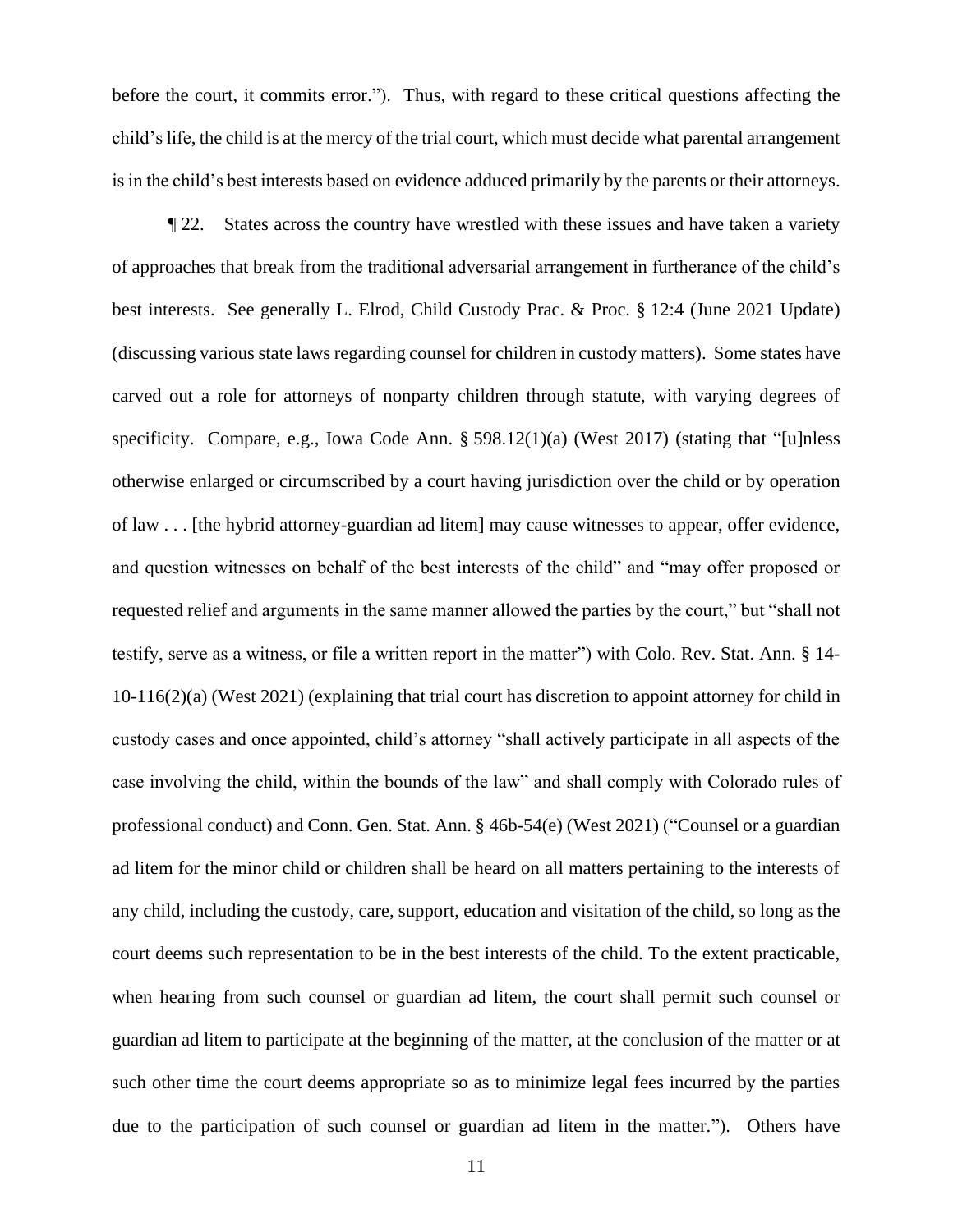addressed the participation of a child's attorney through procedural rules. See, e.g., Ariz. Rules of Fam. L. Proc. 10(e) (stating that child's attorney appointed in custody case "must participate in the proceeding to the same extent as an attorney for any party"). Still others have allowed standards to develop through case law, based on broadly worded statutes. See, e.g., N.Y. Fam. Ct. Act § 241 (McKinney 2010) (stating simply that "minors who are the subject of family court proceedings . . . should be represented by counsel"); Newton v. McFarlane, 103 N.Y.S.3d 445, 450-51 (App. Div. 2019) (interpreting this statute to mean that "the appointed attorney for the child has the right, equal to the right of the attorneys for the litigants, to fully appear and participate in the litigation, including the right to call, examine, and cross-examine witnesses, and the right to advance arguments on behalf of the child," including the right to appeal). Vermont has both a statute and a procedural rule that address the appointment of an attorney for a nonparty child in parental rights and responsibilities cases. 15 V.S.A. § 594; V.R.F.P. 7.

¶ 23. Mother does not contest the trial court's appointment of counsel for son in this case. She argues that the power to appoint counsel does not entail the power to confer any rights for counsel to participate except in one limited circumstance. She contends that a child's attorney can participate at a custody trial only to represent the child if and when the child testifies, which did not happen here. Section 594 of Title 15 provides that "[t]he court may appoint an attorney to represent the interests of a minor or dependent child with respect to child support and the allocation of parental rights and responsibilities." 15 V.S.A. § 594(a).

> Our primary objective in construing a statute is to effectuate the Legislature's intent. In accomplishing this, our first step is to examine the statute's language because we presume that the Legislature intended the plain, ordinary meaning of the statutory language. If a statute is clear on its face, we accept its plain meaning and will not rely on statutory construction, but where the language creates ambiguity or uncertainty, we resort to statutory construction to ascertain the legislative intent. In construing legislative intent, "we must consider the entire statute, including its subject matter, effects and consequences, as well as the reason for and spirit of the law."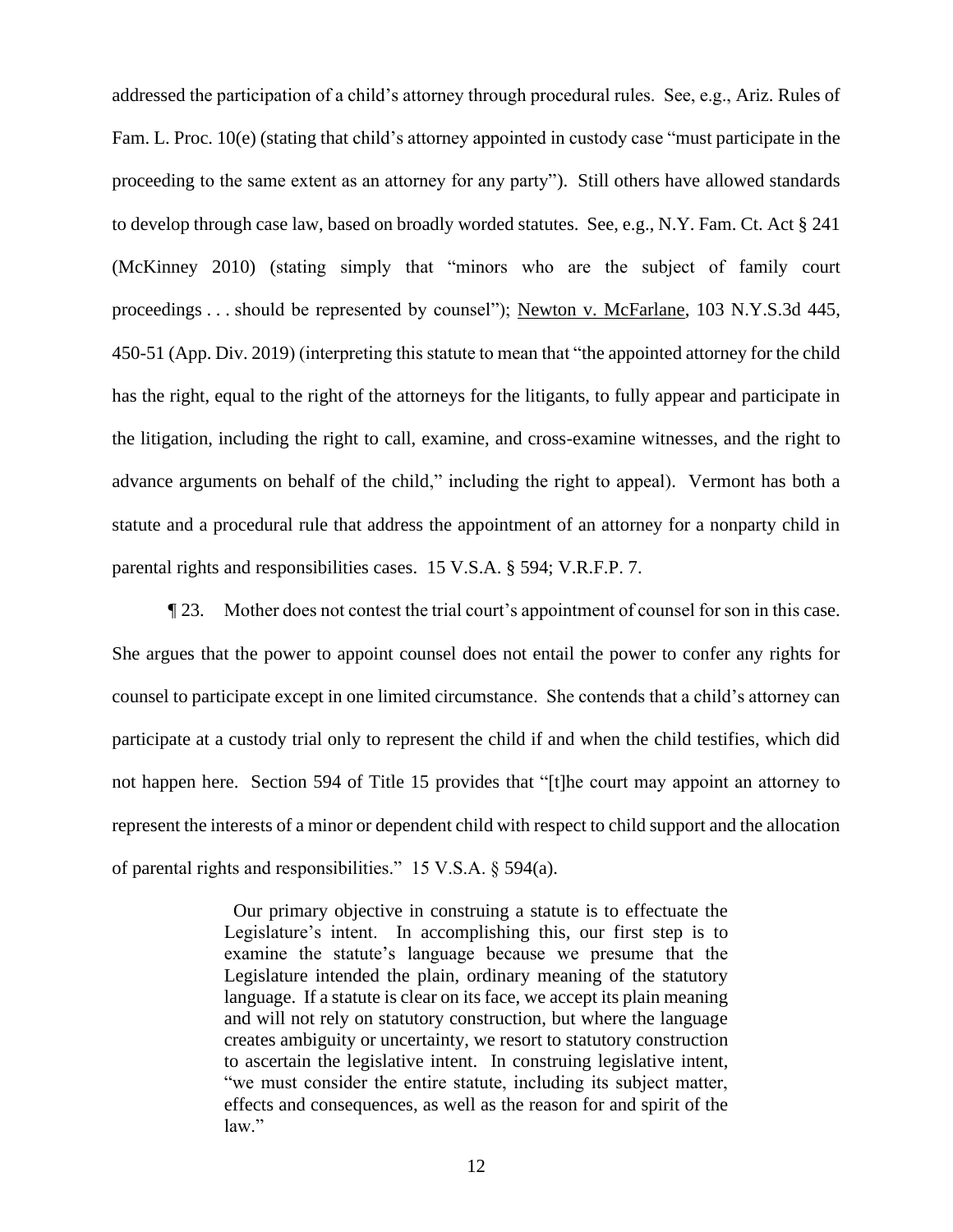Shires Hous., Inc. v. Brown, 2017 VT 60, ¶ 9, 205 Vt. 186, 172 A.3d 1215 (quotations and citations omitted).

¶ 24. Although the plain language of 15 V.S.A. § 594(a) does not expressly define the scope of a child's attorney's participation, accepting mother's argument would render this provision meaningless. Baldauf v. Vt. State Treasurer, 2021 VT 29, ¶ 19, \_\_ Vt. \_\_, 255 A.3d 731 ("We consider the whole and every part of the statute and avoid a construction that would render part of the statutory language superfluous."). Section 594 clearly envisions a role for the child's attorney in two distinct circumstances: subsection (a) provides the court with discretion to appoint an attorney "with respect to . . . the allocation of parental rights and responsibilities"; subsection (b) requires the court to appoint an attorney for the child before the child is called as a witness in a custody case. 15 V.S.A. § 594. Thus, for any custody case where a child does not testify, the Legislature saw fit to provide the trial court with discretion to appoint an attorney for the child. The Legislature clearly contemplated some role for the child's attorney in such cases; otherwise this assignment of discretion would make no sense.

¶ 25. We discussed the intent of 15 V.S.A. § 594 in Ihinger v. Ihinger, which is instructive here. We held in Ihinger that nonparty children do not have standing to appeal the family division's custody order. Ihinger, 2003 VT 38, ¶ 10. In so holding, we explained that the Vermont Legislature "did not intend for the minor children of divorcing parents to be statutory parties in the divorce proceeding," but that the Legislature "has devised alternative means by which children's interests are protected during a divorce," including giving the family division "discretion to appoint a guardian ad litem and an attorney for the children to assure the children's best interests are met." Id. ¶ 8 (citing 15 V.S.A. §§ 594, 669; V.R.F.P. 7). Because the purpose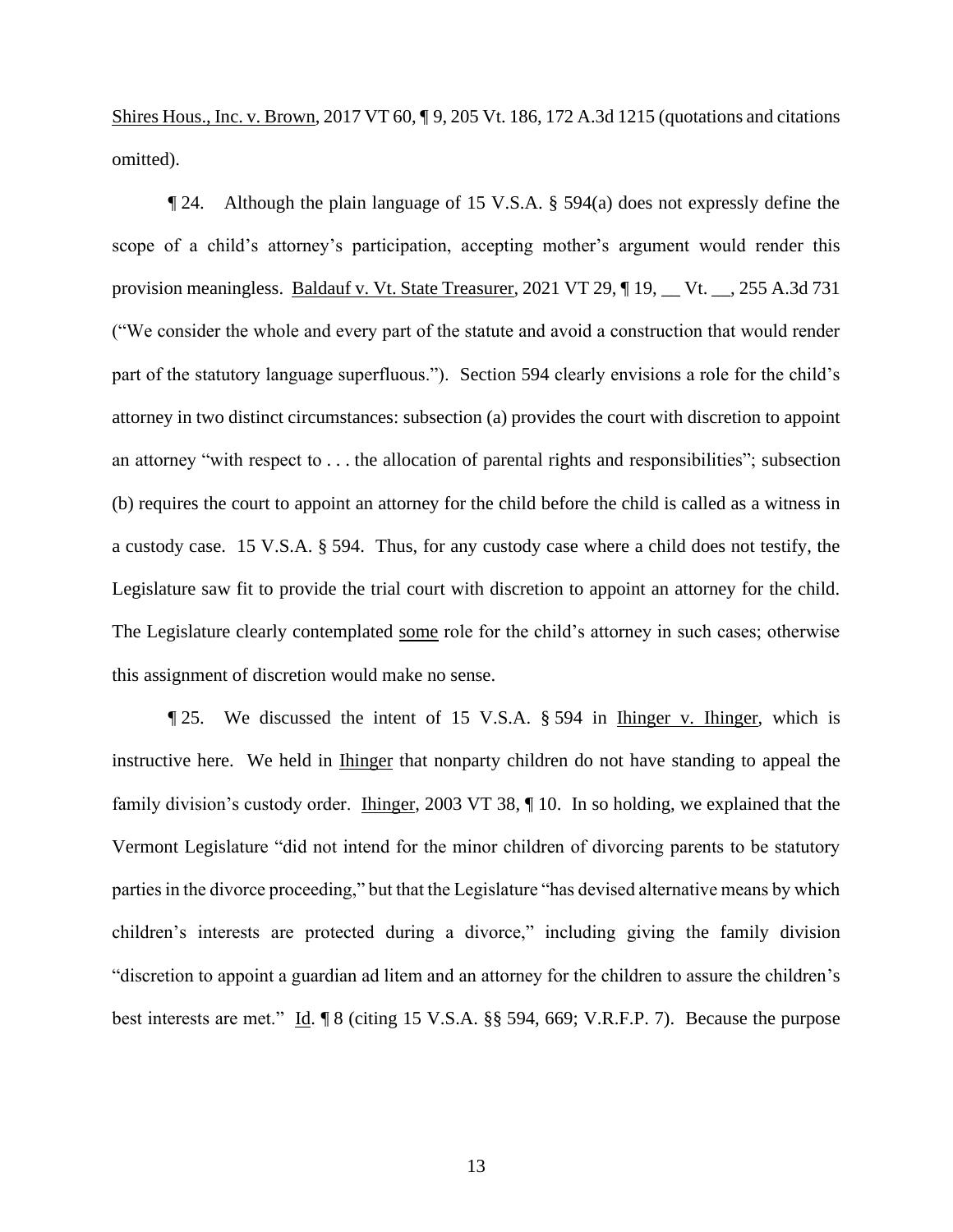of 15 V.S.A. § 594 is to protect the child's best interests, it follows that the scope of the child's attorney's participation in the custody matter should be guided by the child's best interests.<sup>1</sup>

¶ 26. This understanding is bolstered by the structure and context of Vermont's childcustody statutes. See Ihinger, 2003 VT 38, ¶ 7 ("Divorce is a creature of legislative enactment, and courts may adjudicate matters in a divorce only in accordance with statute. We examine the statutes governing divorce proceedings in pari materia to ascertain and give effect to the Legislature's intent." (citation omitted)). The Legislature designated "[t]he judges of the Superior Court [as] triers of questions of fact as well as of law" in custody cases. 15 V.S.A. § 591. It also tasked the family division with determining what parental arrangement is in the child's best interests—a mixed question of fact and law. Id. § 665(b). To assist the court in this critical endeavor, the Legislature provided it with discretion to appoint a guardian ad litem and an attorney to represent the child, even where the child is not called as a witness. 15 V.S.A. §§ 594, 669. These two roles are distinct. "[T]he court may appoint a guardian ad litem to assist the child in understanding the process and to provide the parties and their attorneys with information that can assist the parties in reaching an outcome that is in the best interest of the child. The guardian ad litem may be an attorney but shall not serve as the child's attorney." V.R.F.P. 7(b); see also In re D.B., 155 Vt. 580, 585, 587 A.2d 966, 969 (1991) ("[T]he roles of attorney and guardian ad litem

<sup>&</sup>lt;sup>1</sup> We also interpreted 15 V.S.A. § 594 in <u>Lumbra v. Lumbra</u>, 136 Vt. 529, 394 A.2d 1139 (1978), observing that the children's "attorney stands in the same relationship to the children and to the court as any other attorney representing his client. He may present evidence, cross-examine witnesses, and argue on the evidence on behalf of his clients." Id. at 533, 394 A.2d at 1142. However, this observation was dictum, without further analysis or discussion of authority. We did not have occasion in Lumbra to analyze the bounds of the trial court's discretion either in appointing an attorney to represent a child in custody matters or in determining the scope of that attorney's participation. To the extent our decision today conflicts with this dictum in Lumbra, we do not follow it. See Roy v. Woodstock Cmty. Tr., Inc., 2013 VT 100A, ¶ 56 n.12, 195 Vt. 427, 94 A.3d 530 ("Because, as noted, our earlier decisions did not address the question presented here, their broad language was essentially nonbinding dicta, and as such need not be specifically overruled.").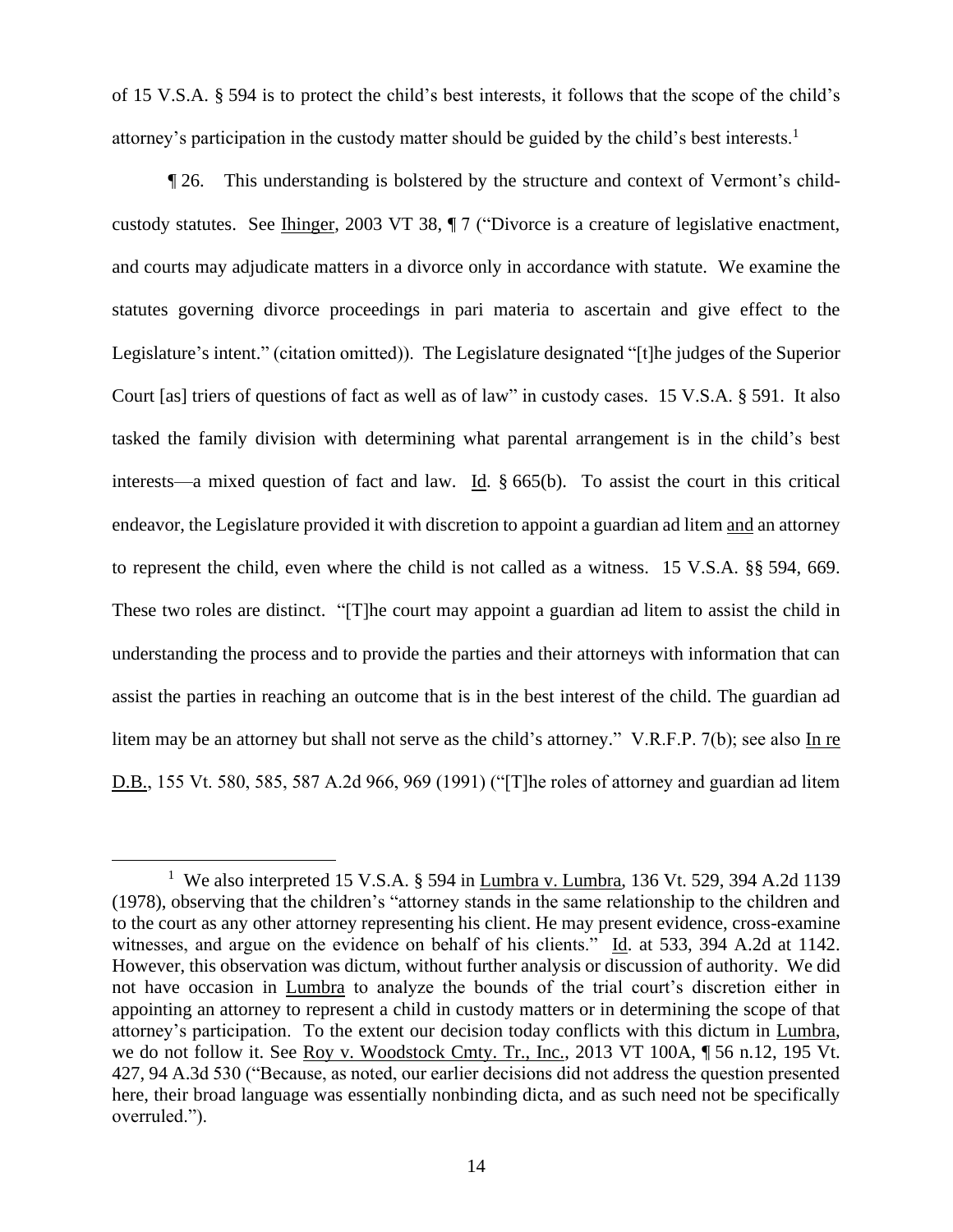for a minor are separate in order to avoid the conflict that could result where legal counsel is cast in the quandary of acting as both attorney and client." (quotation omitted)). That the Legislature provided for these two independent positions strongly suggests an intent for the child's attorney if appointed—to take on a role distinct from the guardian ad litem. Both roles are meant to assist the court in its goal of ascertaining the child's best interests.

¶ 27. Applicable procedural rules provide further, albeit limited, guidance regarding the permissible scope of a child's attorney's participation in custody matters. Because both the Civil and Family Rules apply in parentage cases, we look to both. V.R.F.P. 4.0(a)(2)(A) (providing that Vermont Rules of Civil Procedure apply to parentage cases). Contrary to mother's assertion, neither Civil Rule 17 nor Family Rule 7 prohibits a nonparty child's attorney from examining witnesses in a custody proceeding. Civil Rule 17 addresses the capacity of various persons to sue and be sued, but it does not speak to the court's discretion regarding examination of witnesses. V.R.C.P. 17. Family Rule 7 requires the court to appoint an attorney for a child "[i]f issues related to the child are contested and the guardian ad litem recommends the appointment of an attorney for the child" and otherwise gives the court discretion to appoint an attorney for the child "[i]n appropriate circumstances." V.R.F.P. 7(c). It does not limit the participation of a child's attorney once appointed. Mother suggests that the 2014 amendments to Family Rule 7—which narrowed the role of the guardian ad litem and removed language requiring the guardian ad litem to be an advocate for the child—somehow also narrowed the child's attorney's role. See Reporter's Notes—2014 Amendment, V.R.F.P. 7. Mother implies that these amendments recognize that a child never needs an advocate in custody cases. No such intent is evident. Rather, because these two roles are complementary and because advocacy is a core function of any attorney, see V.R.Pr.C. Preamble, [2] (describing role of advocate among lawyer's primary functions), the amendment clarifying that a guardian ad litem cannot act as an advocate signifies that any advocacy lies solely within the purview of the child's attorney.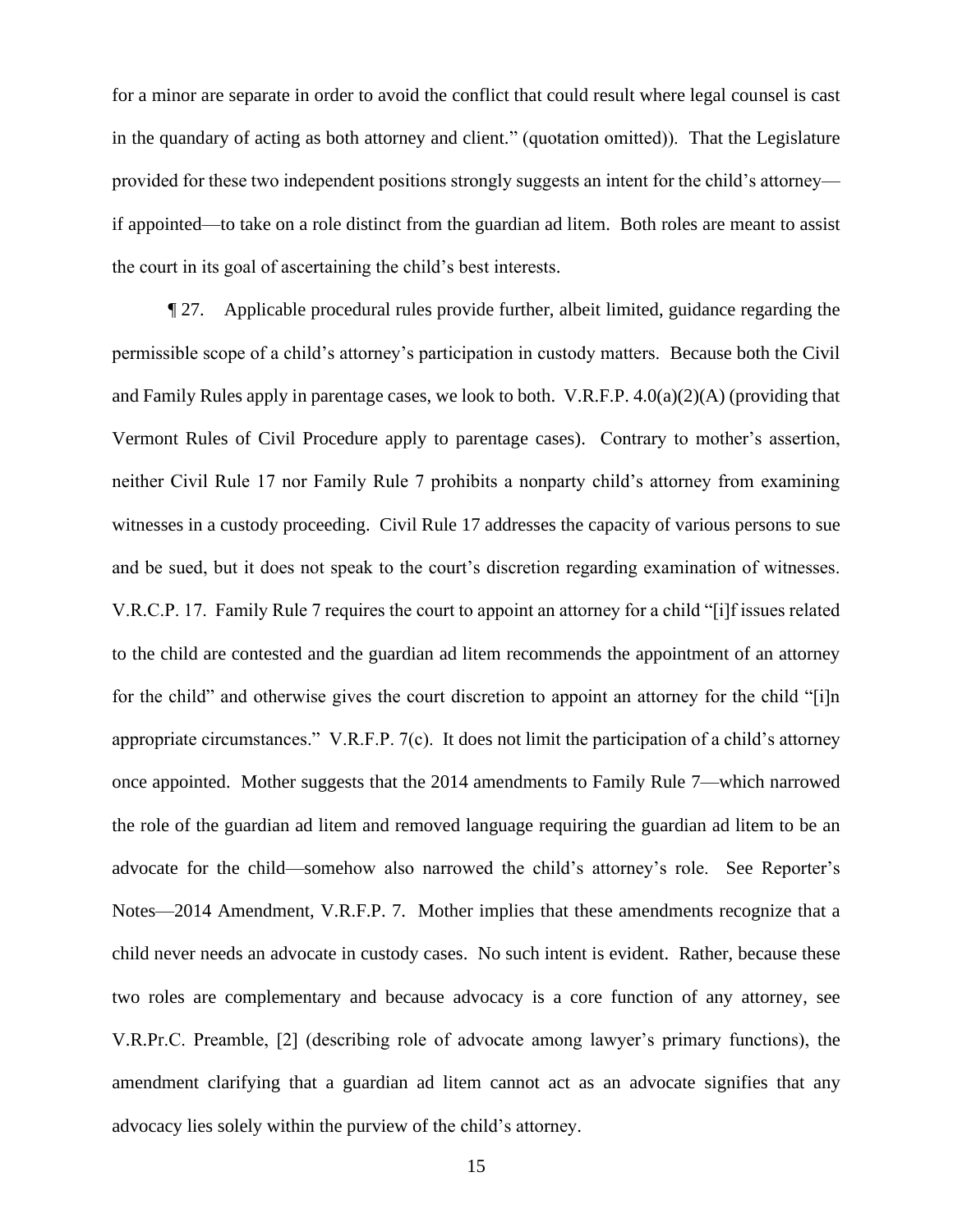¶ 28. The trial court here recognized that no procedural rule expressly dictated parameters for a nonparty child's attorney's participation in a custody trial, and it instead relied on various catchall rules, including V.R.C.P. 1 and 81, as grounds for permitting son's attorney to raise objections and cross-examine witnesses.<sup>2</sup> It is not clear from the hearing transcript exactly how the court interpreted these catchall rules. Rule 1 provides that the Civil Rules "shall be construed, administered, and employed by the court and the parties to secure the just, speedy, and inexpensive determination of every action." V.R.C.P. 1. This sentence "establish[es] a canon of liberal construction." Nelson v. Russo, 2008 VT 66, ¶ 8, 184 Vt. 550, 956 A.2d 1117 (mem.); see also Leger v. Dessureault, 733 F. Supp. 786, 789 (D. Vt. 1990) (citing Rule 1 to conclude "our foremost objective whenever we interpret the Vermont Rules of Civil Procedure must be to do justice"). For example, we cited Rule 1 to rely on the "broader purposes" of Rule 56 in holding that a verified complaint may be used in place of an affidavit to oppose summary judgment. Johnson v. Harwood, 2008 VT 4, ¶ 10, 183 Vt. 157, 945 A.2d 875.

¶ 29. Rule 81 works in tandem with Rule 1 to some extent. It provides in relevant part that "[w]hen no procedure is specifically prescribed, the court shall proceed in any lawful manner not inconsistent with the Constitution of the State of Vermont, these rules, or any applicable statutes." V.R.C.P. 81(d). The Reporter's Notes explain that "Rule 81(d) gives the court a limited

 $2$  The court also relied on Vermont Rule of Evidence 611, which provides in relevant part that trial courts "shall exercise reasonable control over the mode and order of interrogating witnesses and presenting evidence so as to (1) make the interrogation and presentation orderly and effective for the ascertainment of the truth, (2) avoid needless consumption of time, and (3) protect witnesses from harassment or undue embarrassment." V.R.E. 611(a). This rule is typically invoked to change the mode or order of presentations or to limit, rather than expand, the scope of evidence presented. See, e.g., Varnum v. Varnum, 155 Vt. 376, 390, 586 A.2d 1107, 1115 (1990) ("[T]he power granted by Rule 611(a) includes the authority to set reasonable limits on the consumption of time in examining witnesses."); see also In re H.A., 153 Vt. 504, 511-12, 572 A.2d 884, 888-89 (1990) (affirming, based on V.R.E. 611(a), trial court's ruling that limited scope of cross examination and prevented one party's attorney from directly testifying). We need not decide the rule's application to mother's claim that the court impermissibly expanded the presentation of evidence because other legal provisions support the court's ruling on mother's objection.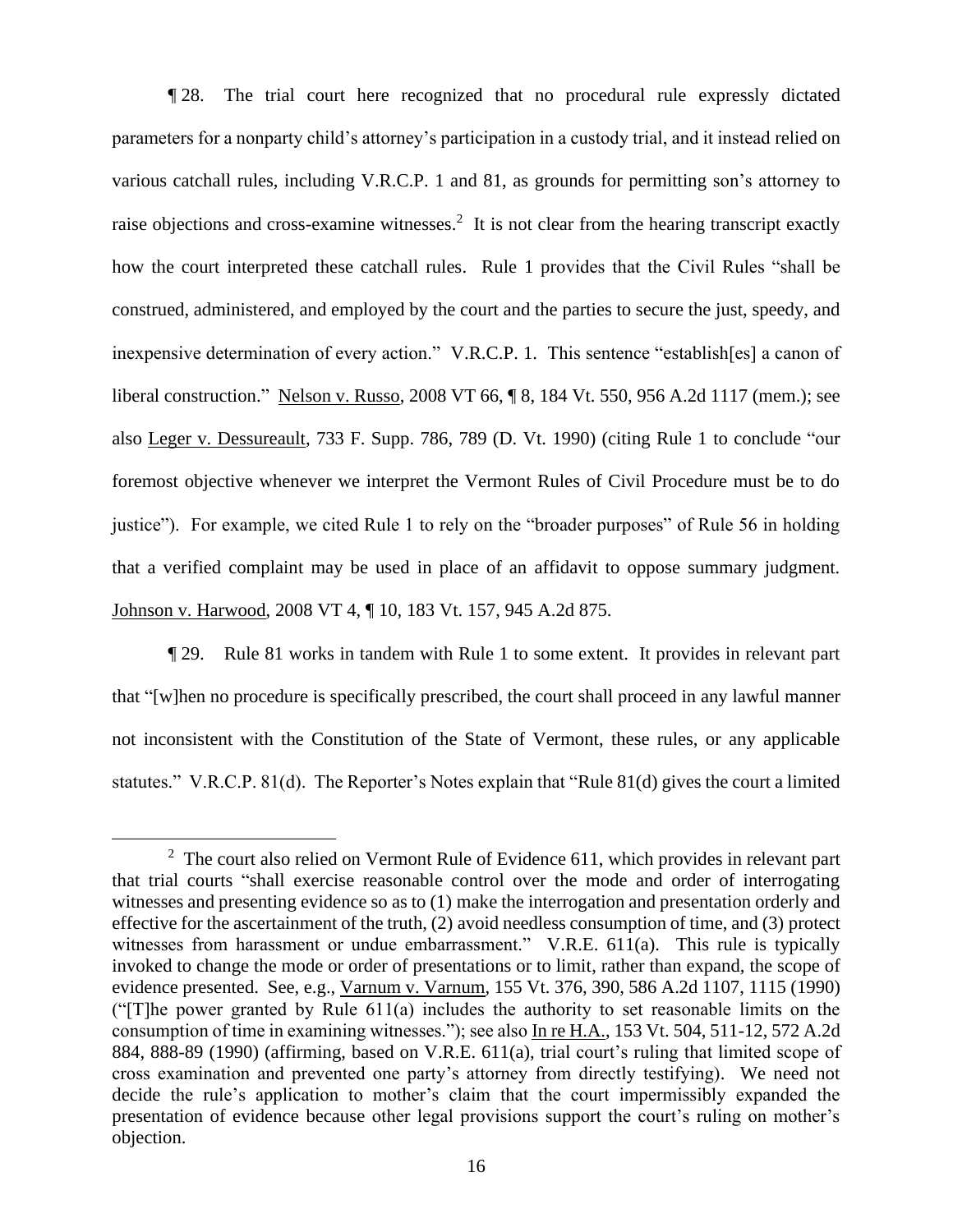discretion to improvise procedures in unforeseen situations which the rules do not cover. It is not intended as a general power to enlarge the rules." Reporter's Notes, V.R.C.P. 81(d). Thus, neither Rule 1 nor 81 was an independent source of authority for defining the scope of son's attorney's participation.

¶ 30. Instead Rule 1 provided a lens through which the trial court could liberally interpret other potentially applicable Civil Rules—for example, Civil Rule 43, which mother raised below but not on appeal. For its part, Rule 81 empowered the trial court to improvise a procedure integrating the limited participation of a nonparty's attorney into the sequence of proceedings at trial—to effectuate the substantive authority established by V.R.F.P. 7(c) and 15 V.S.A. § 594. Viewed in this light, the trial court's reliance on Civil Rules 1 and 81 was well-placed.

¶ 31. Collectively Family Rule 7 and 15 V.S.A. § 594 establish the trial court's discretion to appoint an attorney for a child in any custody case, regardless of party status, under "appropriate circumstances." V.R.F.P. 7(c). Because the overarching purpose of these provisions is to protect the child's best interests, Ihinger, 2003 VT 38, ¶ 8, we hold that the extent of the child's attorney's participation, if appointed, should be clearly articulated at the outset and dictated by the trial court's assessment of the child's best interests. The court must exercise discretion to make this determination, and explain its reasoning, on a case-by-case basis, considering the totality of circumstances.

¶ 32. Unfortunately the trial court did not define the role or purpose of son's attorney when it initially appointed him nearly two years before the first merits hearing. Not only did this lack of explanation leave the parties uncertain as to the potential extent of son's attorney's participation, it also makes our task in reviewing the court's exercise of discretion more difficult. See ABA Section of Fam. L., Standards of Practice for Lawyers Representing Children in Custody Cases, 37 Fam. L.Q. 131, 154 (2003) [hereinafter "ABA Standards"] (explaining that where appointing counsel for child is discretionary, it is important for court to provide clear explanation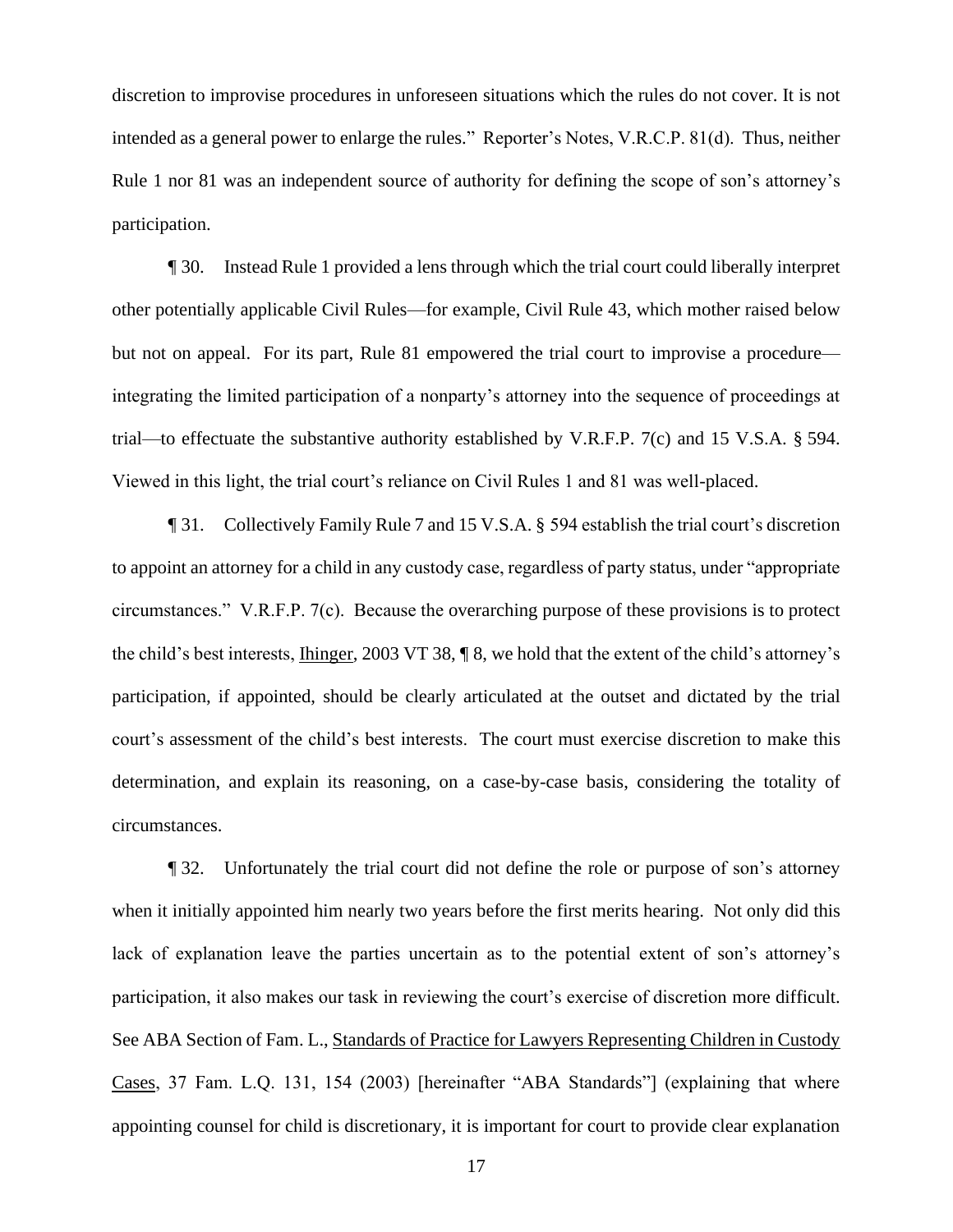of scope and purpose of appointed counsel to provide fair notice to all parties and allow court to make informed decisions and exercise effective oversight throughout case). Nevertheless the record supports the conclusion that the court did not abuse its discretion in overruling mother's objection at trial and permitting son's attorney to raise objections and cross-examine witnesses. To guide our review, we refer to but do not adopt the ABA Standards, which describe circumstances or allegations that, if present in a custody case, should weigh in favor of appointing counsel for the child. Id. at 153. Many attend this case: alleged "[h]arm to the child from illegal or excessive drug or alcohol abuse by a child or a party"; "[p]ast or present mental health problems of the child or a party"; "[s]pecial physical, educational, or mental health needs of a child that require investigation or advocacy"; "[a] high level of acrimony"; and alleged "[i]nterference with custody or parenting time." Id.

¶ 33. The court, on its own accord, appointed an attorney and guardian ad litem for the child a few months after a contentious emergency hearing on cross motions to modify parental rights and responsibilities. The hearing illuminated serious allegations against both parties—that father was interfering with the custody arrangement and trying to alienate son from mother, and that mother was a danger to herself and son because she attempted suicide, abused alcohol and drugs, and had relationships with unsafe men. Throughout the objection-laden hearing, parents' attorneys tussled over DCF records pertaining to the family and criminal and DCF records of individuals with whom mother had close relationships. Counsel also extensively debated the admissibility of evidence regarding then-four-year-old son's description of what happened the first night mother was hospitalized. In addition, son had potential mental-health diagnoses and parents disagreed about the need for medication. All of these circumstances militated in favor of appointing an attorney for son to actively represent the son's best interests through at least some level of participation in the case. We note further that at the merits hearing, son's attorney adduced non-cumulative testimony relevant to several of the statutory best interests factors. See id. ("In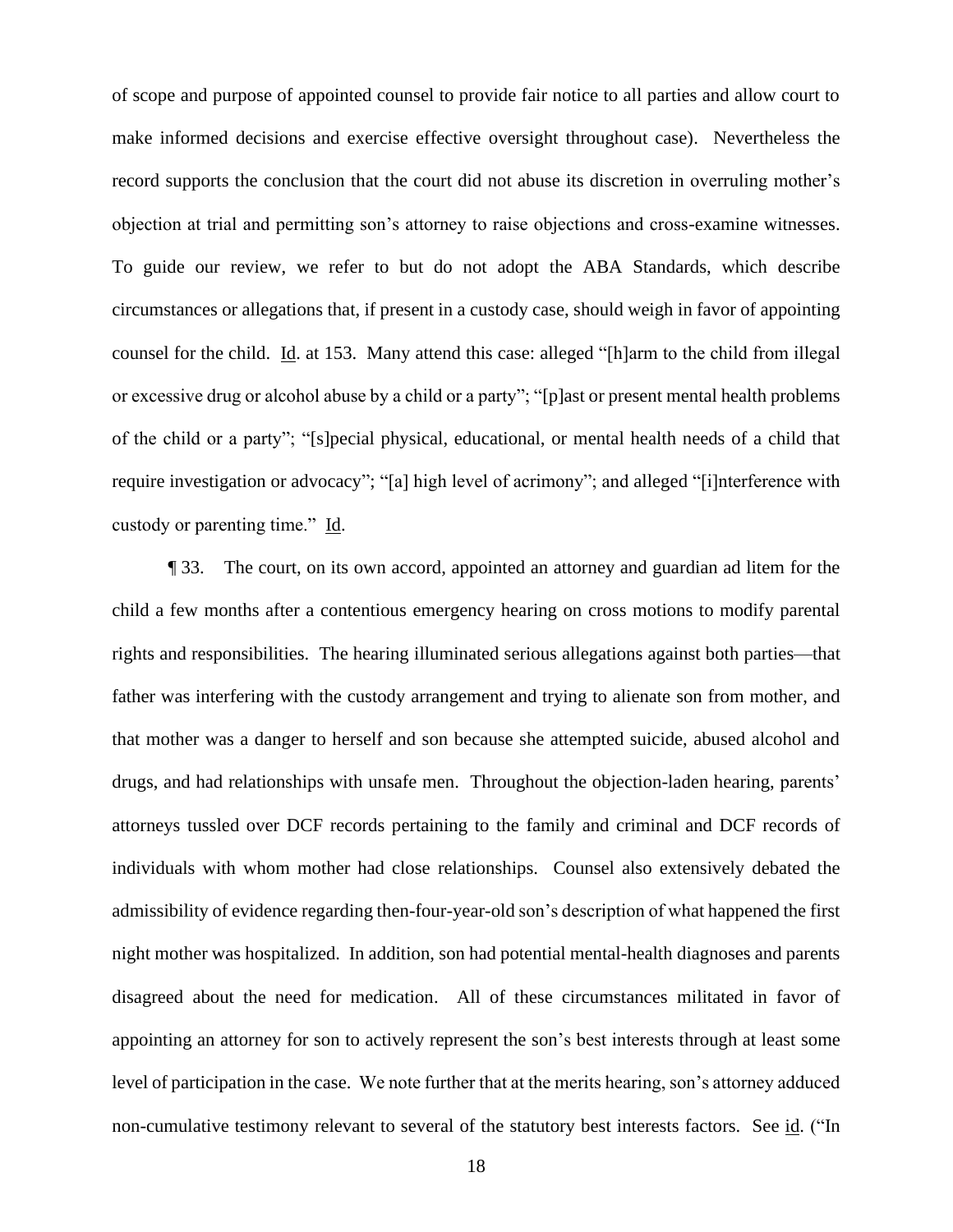some cases the court's capacity to decide the case properly will be jeopardized without a more child-focused framing of the issues, or without the opportunity for providing additional information concerning the child's best interests."). In light of the above, we cannot say that the family division abused its discretion in allowing son's attorney the limited opportunity to participate by way of raising objections and cross-examining witnesses called by each parent.

¶ 34. We reiterate the narrowness of our holding in this case. We do not opine on whether further participation by son's attorney, short of party status, may have been appropriate, or what circumstances, beyond those present in this case, might justify appointment of counsel for a child. We conclude merely that based on the record before the trial court—and its authority to compel the services of an attorney to represent the child where appropriate to fulfill its obligation to uphold the child's best interests—the court acted within its discretion in allowing son's attorney to participate to the extent it did.

¶ 35. We turn briefly to mother's contention that the particular attorney appointed to represent son was biased against her. Mother does not explain what relief she sought from the trial court, how the court erred by appointing or allowing this particular attorney to represent son, or what remedy she seeks on appeal. Mother baldly states that the participation of this attorney impacted her "substantial right" to have a hearing based solely on the parties' presentations and without the appearance that son was antagonistic to her position, but she fails to develop this assertion or provide any legal support. We therefore reject the contention as inadequately briefed. See V.R.A.P. 28(a) (appellant's brief shall contain specific claims of error, contentions of appellant, how they were preserved, and citations to authorities, statutes, and parts of record relied on); Johnson v. Johnson, 158 Vt. 160, 164 n.\*, 605 A.2d 857, 859 n.\* (1992) (Supreme Court will not address contentions so inadequately briefed as to fail to minimally meet standards of V.R.A.P.  $28(a)$ ).